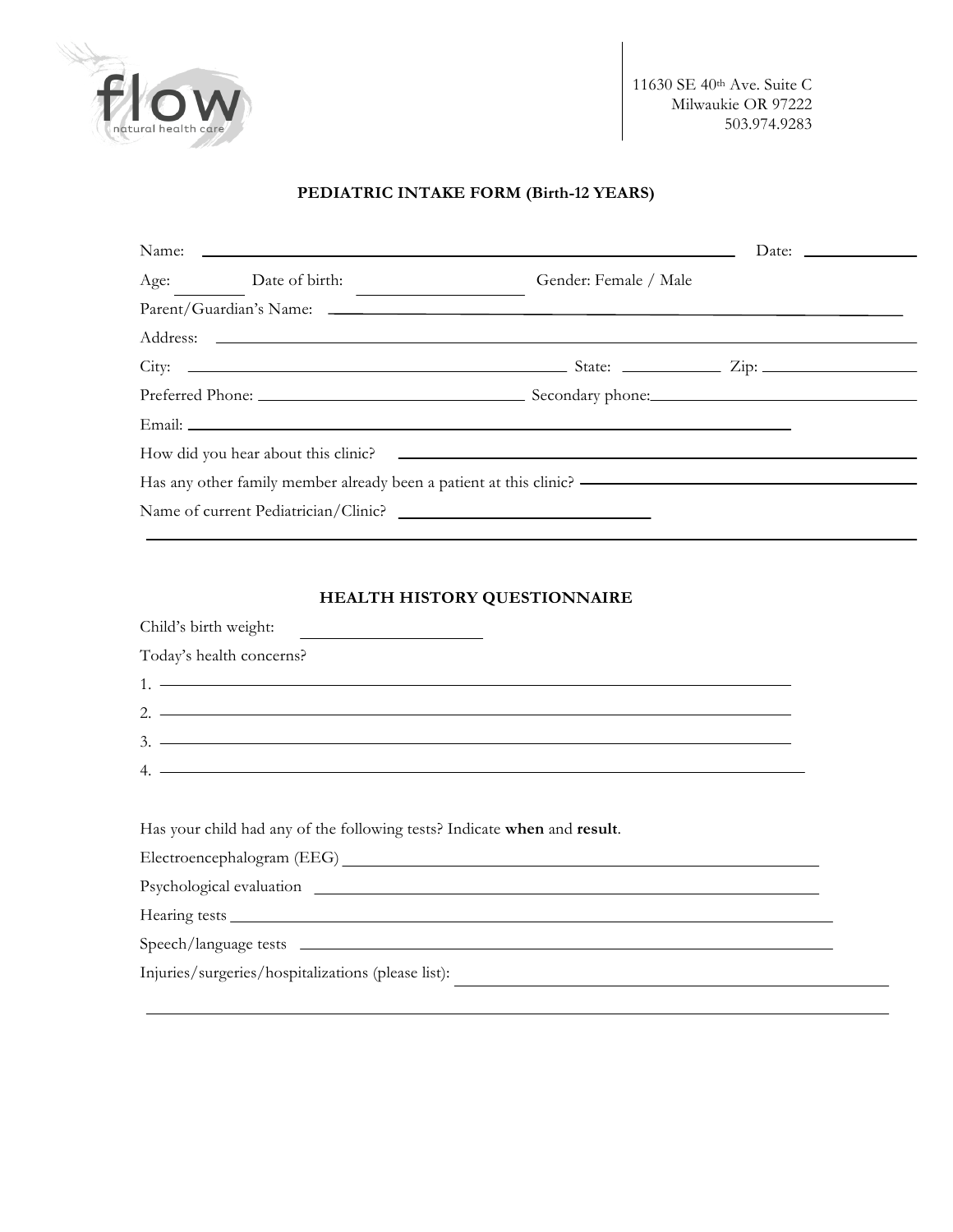

11630 SE 40th Ave. Suite C Milwaukie OR 97222 503.974.9283

#### **IMMUNIZATIONS**

| Polio                 | ΥN |             |     |
|-----------------------|----|-------------|-----|
| Pertussis             | ΥN | DTap        | Y N |
| Tetanus Shot          | ΥN | Chicken pox | ΥN  |
| Measles/Mumps/Rubella | ΥN | Influenza   | Y N |
| Hib                   | ΥN | Hep B       | ΥN  |
| Other:                |    |             |     |

**Has your child ever had an adverse reaction to a vaccine?** If yes, please list the vaccine and reaction.

#### **ALLERGIES**

<u> 1980 - Johann Barn, mars an t-Amerikaansk politiker (</u>

Is your child hypersensitive or allergic to:

Any drugs?

And foods?

Any environmentals?

### **TYPICAL FOOD INTAKE**

| Currently: Breast feeding: Y N Formula: Y N |           |
|---------------------------------------------|-----------|
|                                             |           |
|                                             |           |
|                                             |           |
|                                             | Snacks:   |
|                                             | To drink: |

#### **MEDICATIONS & SUPPLEMENTS**

Please list all prescription medications, vitamins or supplements that your child is taking. Please include the dose.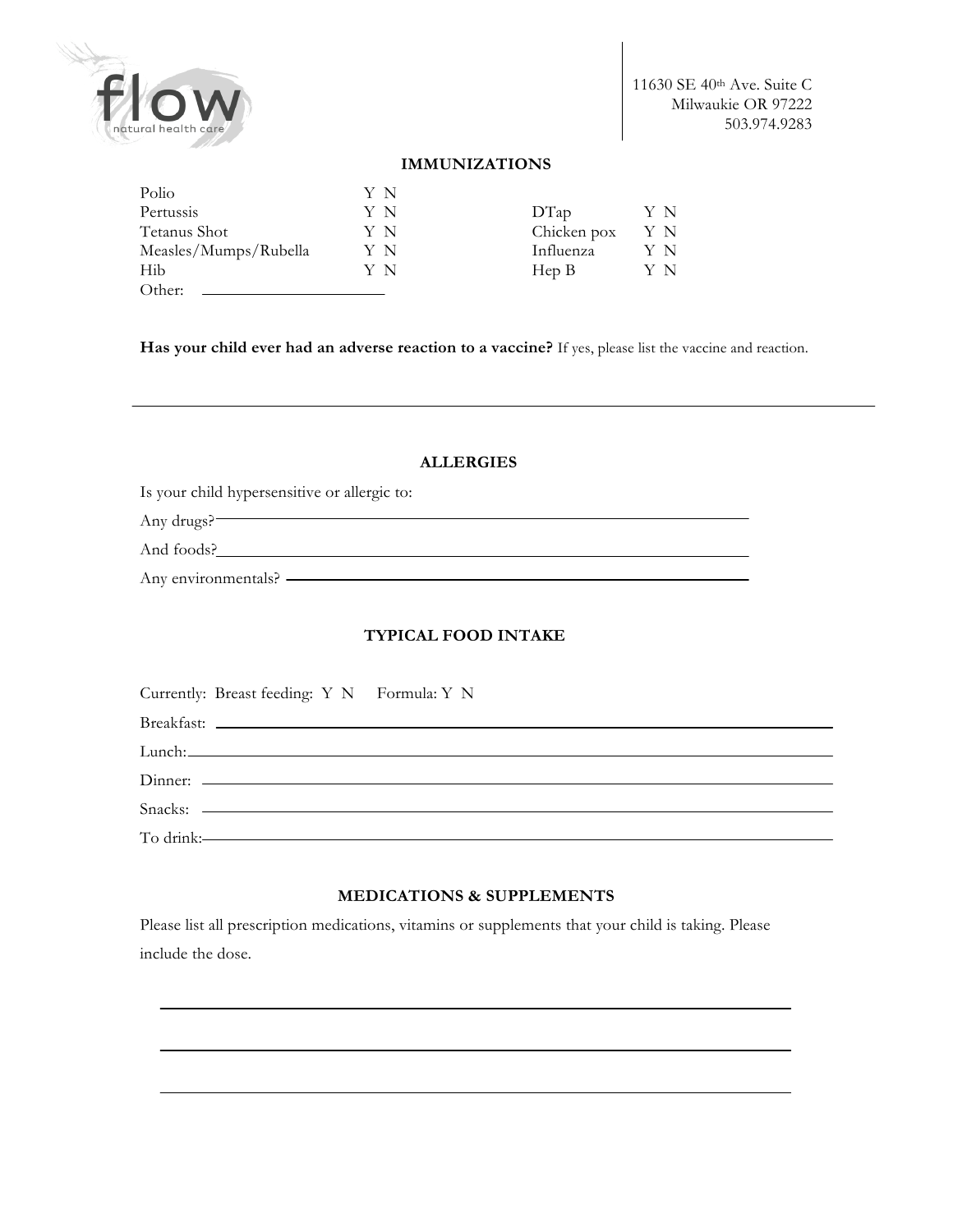

# **INFORMED CONSENT & REQUEST FOR NATUROPATHIC MEDICAL CARE**

I have the right to be informed about my health condition(s) and recommended treatment. This disclosure is to help me become better informed so that I may make the decision to give, or withhold, my consent as to whether or not to undergo care with Dr. Hamilton, having had the opportunity to discuss the potential benefits, risks and hazards involved.

I, hereby request and consent to examination and treatment with naturopathic medicine by Dr. Hamilton, and/or other licensed doctors of naturopathic medicine who may serve as substitutes in their absence, hereafter called allied health care provider.

I understand that I have the right to ask questions and discuss to my satisfaction with Dr. Hamilton, and/or with the allied health care provider who acts as a substitute in their absence:

- 1. My suspected diagnosis(es) or condition(s).
- 2. The nature, purpose, goals and potential benefits of the proposed care.
- 3. The inherent risks, complication, potential hazards or side effects of treatment(s) or procedure(s).
- 4. Reasonable available alternatives to the proposed treatment procedure.
- 5. Potential consequences if treatment or advice is not followed and/or nothing is done.

I understand that as part of the practice of naturopathic medicine, evaluations and treatment may include, but are not limited to:

- Physical exams (including general, musculoskeletal, EENT, heart and lung, orthopedic and neurological assessments).
- Common diagnostic procedures (including venipuncture, pap smears, diagnostic imaging, laboratory evaluation of blood, urine, stool and saliva).
- Dietary advice and therapeutic nutrition (including use of foods, diet plans, nutritional supplements and intramuscular injections).
- Botanical/herbal medicines, prescribing of various therapeutic substances including plant, mineral and animal materials. Substances may be given in the forms of teas, pills, creams, powders, tinctures (which may contain alcohol), suppositories, pastes, plasters, washes or other forms.
- Homeopathic remedies (highly diluted quantities of naturally occurring substances).
- Hydrotherapy (use of hot and cold water).
- Counseling for improved lifestyle strategies.
- Over the counter and prescription medications (including only those medications on the Formulary of Oregon Naturopathic Physicians).

Potential benefits: Restoration and improvement of the body's functioning and healing capacity, relief of pain and other disease symptoms, assistance with injury and disease recovery, and prevention of disease or its progression.

Potential risks: Pain, discomfort, blistering, minor bruising, discoloration, infections, burns, itching, loss of consciousness, allergic reactions to prescribed herbs, supplements, aggravations of preexisting symptoms.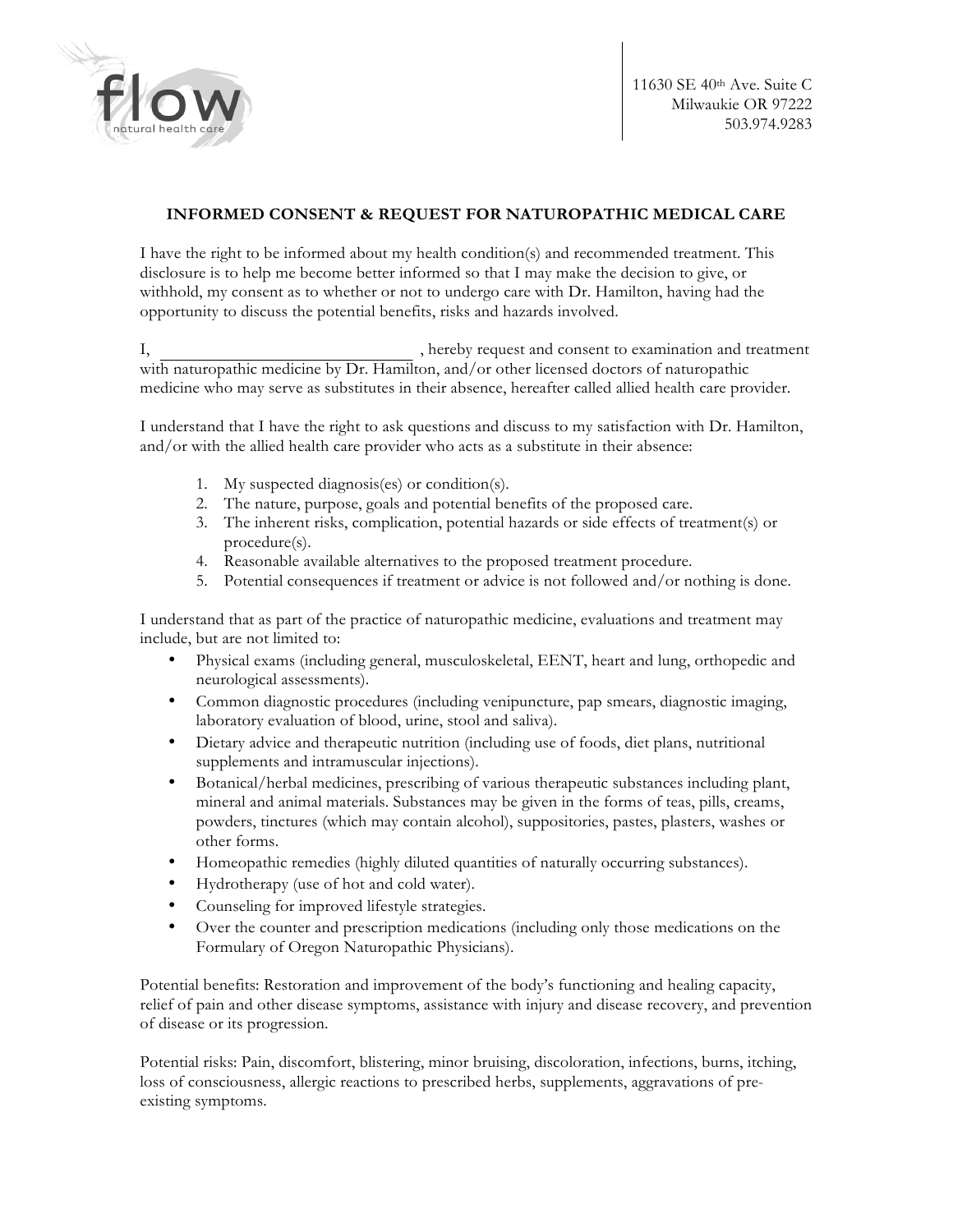

Please read and INITIAL the following:

| I understand that Dr. Hamilton is not licensed to prescribe any controlled substances.                                                                                                                                                                                                                                                                                                                                  |
|-------------------------------------------------------------------------------------------------------------------------------------------------------------------------------------------------------------------------------------------------------------------------------------------------------------------------------------------------------------------------------------------------------------------------|
| I understand that Dr. Hamilton will only prescribe medications if she believes they are in the<br>best interest of myself, the patient.                                                                                                                                                                                                                                                                                 |
| I understand the US Food and Drug Administration has not approved all nutritional, herbal<br>and homeopathic substances that may be prescribed.                                                                                                                                                                                                                                                                         |
| I understand that Dr. Hamilton is not a psychologist or psychiatrist. Counseling services are<br>provided for improved lifestyle strategies. I do not expect Dr. Hamilton and/or any allied<br>health care provider to be able to anticipate and explain all of the risks and complications,<br>and I wish to rely on the provider to exercise all judgment during the course of the<br>procedure based on known facts. |
| I understand that it is <i>my</i> responsibility to request that Dr. Hamilton explain therapies and<br>procedures to my satisfaction.                                                                                                                                                                                                                                                                                   |
| I further acknowledge that no guarantee of services have been made to me concerning the<br>results intended from any treatment provided to me.                                                                                                                                                                                                                                                                          |
| By signing below, I acknowledge that I have been provided ample opportunity to read this form or<br>that it has been read to me. I understand all of the above and oive my oral and written consent to the                                                                                                                                                                                                              |

that it has been read to me. I understand all of the above and give my oral and written consent to the evaluation and treatment by Dr. Hamilton. I intend this as a consent form to cover the entire course of treatments for my present condition and any future conditions for which I seek treatment.

Patient printed name

Parent/guardian printed name (if patient is a minor)

Patient Signature (or parent or guardian of patient is a minor)

Date

#### **YOUR HEALTH INFORMATION PRIVACY RIGHTS**

Under the Health Insurance Portability and Accountability Act of 1996 (HIPAA), you have certain privacy rights concerning your health care information. Under this law your health care provider generally cannot give your information to your employer, use or share your information for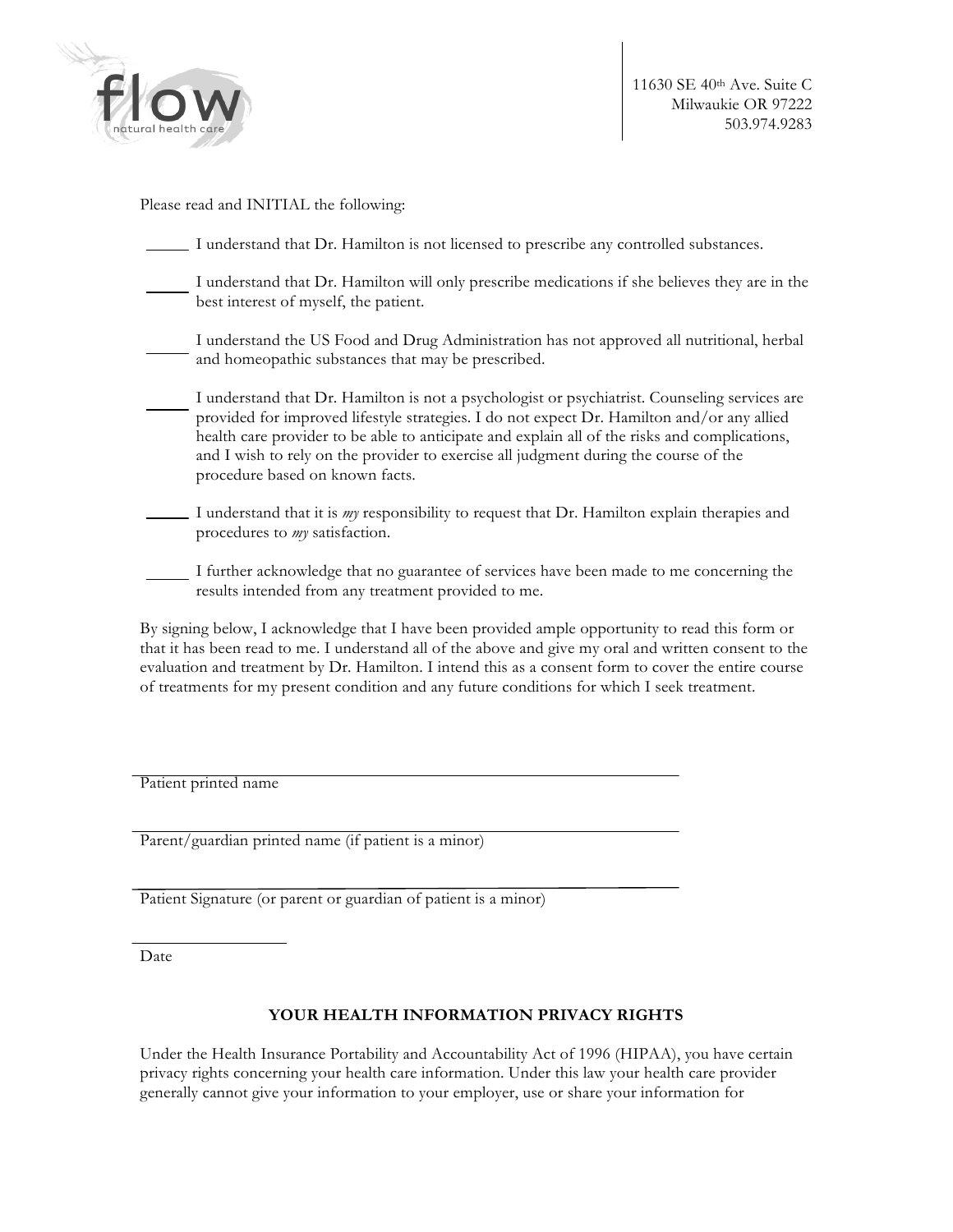

marketing or advertising purposes, or share private notes about your mental health counseling sessions without your written consent. As one of your health care providers it is our responsibility to keep your information safe and secure. We also need to make sure that your information is protected in a way that does not interfere with your health care. **It is important that you understand that your information can be used and shared in the following ways**:

- For your treatment and care coordination. Multiple health care providers may be involved in your treatment directly and indirectly.
- With your family, friends, relatives or others that *you identify* who are involved in your health care or health care bills.
- To protect the public's health, such as reporting when the flu is in your area.
- Obtain payment from third party payers.

I acknowledge that I have reviewed the Notice of Privacy Practices of Flow Natural Health Care.

Patient name (Please print. Include parent/guardian name is patient is a minor).

Patient Signature (Parent/guardian signature if a minor)

**OFFICE POLICIES & FINANCIAL AGREEMENT**

Please **read** and **initial** the following statements:

- Payment for all services, lab fees and medicinary items is due at the time of the your visit. You are responsible for deductibles, coinsurance, copays, or denied insurance charges.
- We accept cash, checks, Visa or MasterCard. Returned checks will be subject to a \$35.00 NSF fee.
- Emailing is for clarification of treatment plans only and not for diagnosis, treatment or prescription refills.
- You will be charged a Missed Appointment Fee of \$40.00 for any missed appointments or cancellations of less than 24 hours notice. Insurance companies do not cover late cancellation fees.

/ /